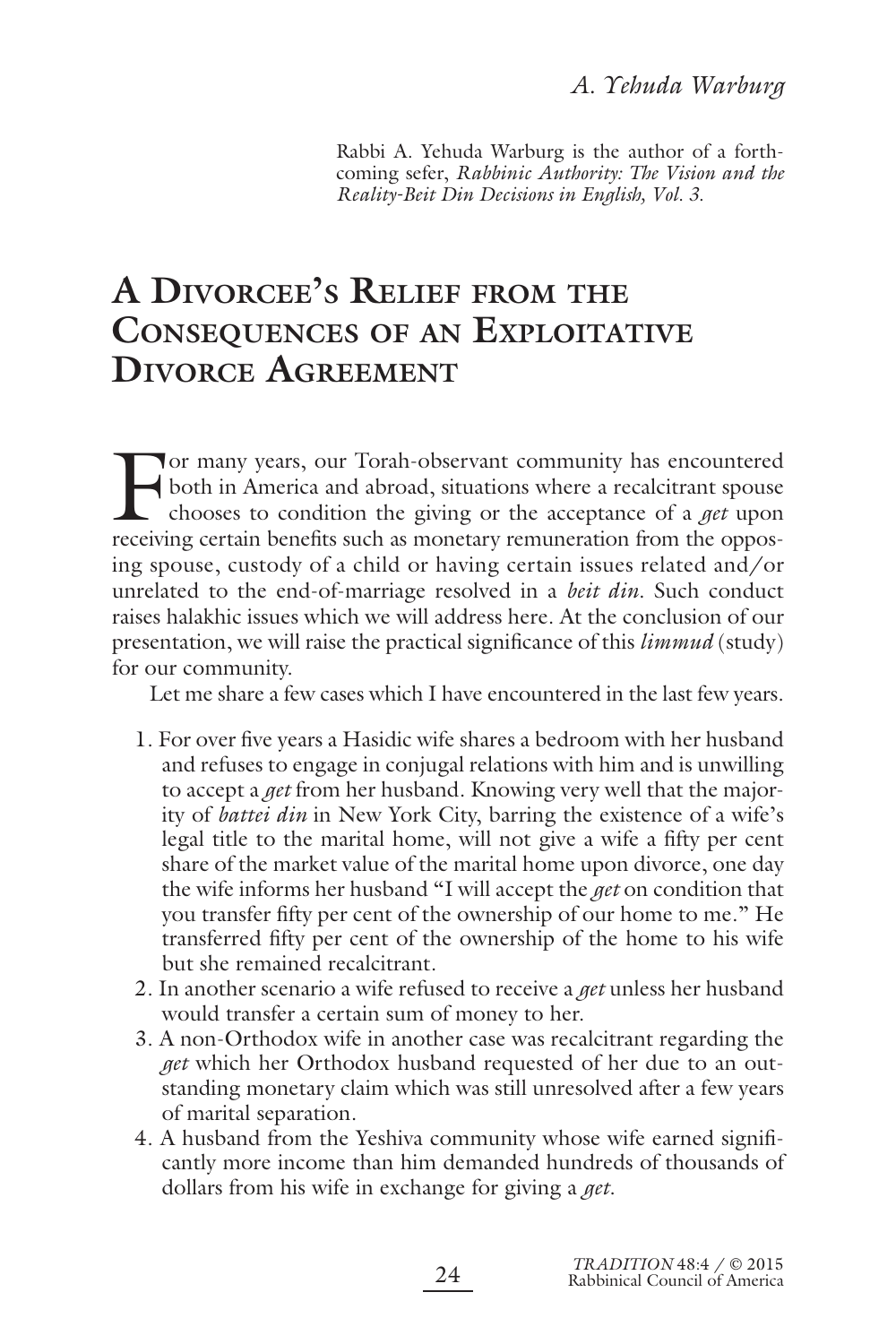- 5.A Conservative Jewish husband, in another situation, attempted to extort his wife for a significant sum of money as a precondition to giving a *get*.
- 6.In another scenario, due to the lack of the husband's creditworthiness, the wife possessed title to their multimillion dollar home in Beverly Hills, Los Angeles. Gradually, the husband borrowed three million dollars against the equity of the home in order to purchase real estate, the couple decided to divorce, and the husband refused to give a *get* unless he received fifty per cent of the market value of the couple's home.

Each of these stories are examples of one spouse extorting another for monies in exchange for giving or receiving a *get*. Aware that an offer on the table entails an exploitative agreement, prior to agreeing to the offer, the initial question is whether a *mesirat moda'ah*" (a notification of duress in the presence of two witnesses who will testify to the exploitative nature of the agreement indicating that at the first opportunity he intends to undertake steps to undo the agreement) by the distressed party will be effective. Addressing a matter of *kiddushin*, halakhic betrothal, a Talmudic passage relates to us the following incident:<sup>1</sup>

A certain man wanted to betroth a woman, and she told him, "if you transfer the title of all your property to me, I will become betrothed to you; otherwise not." Therefore, he assigned all his property to her. In the interim, his oldest son had come to him and said, what about me? He took witnesses and he informed them, "proceed and hide yourself on the other side of the river and write out a transfer of my property to him." The case came before Rabba and he decided that neither party had acquired title to the property. Those who witnessed this proceeding thought that Rabba's reasoning was because the one deed was a *moda'ah* with respect to the other.<sup>2</sup> This is not entirely correct. (The secret gift) in that case did nullify the transfer because it demonstrated that the assignment was made under coercion. Here, however it is clear that the donor's desire is that the one (son) should receive title rather than the other one should possess it.

This incident is cited in the *Shulhan Arukh,* which invalidates a gift made under duress.3

<sup>1</sup> *Bava Batra* 40b.

2 In other words, since a *mesirat moda'ah* transpired with the son, it invalidated the transfer to the woman.

<sup>3</sup> *Shulhan Arukh* (S.A.), Hoshen Mishpat (H.M.) 242:10.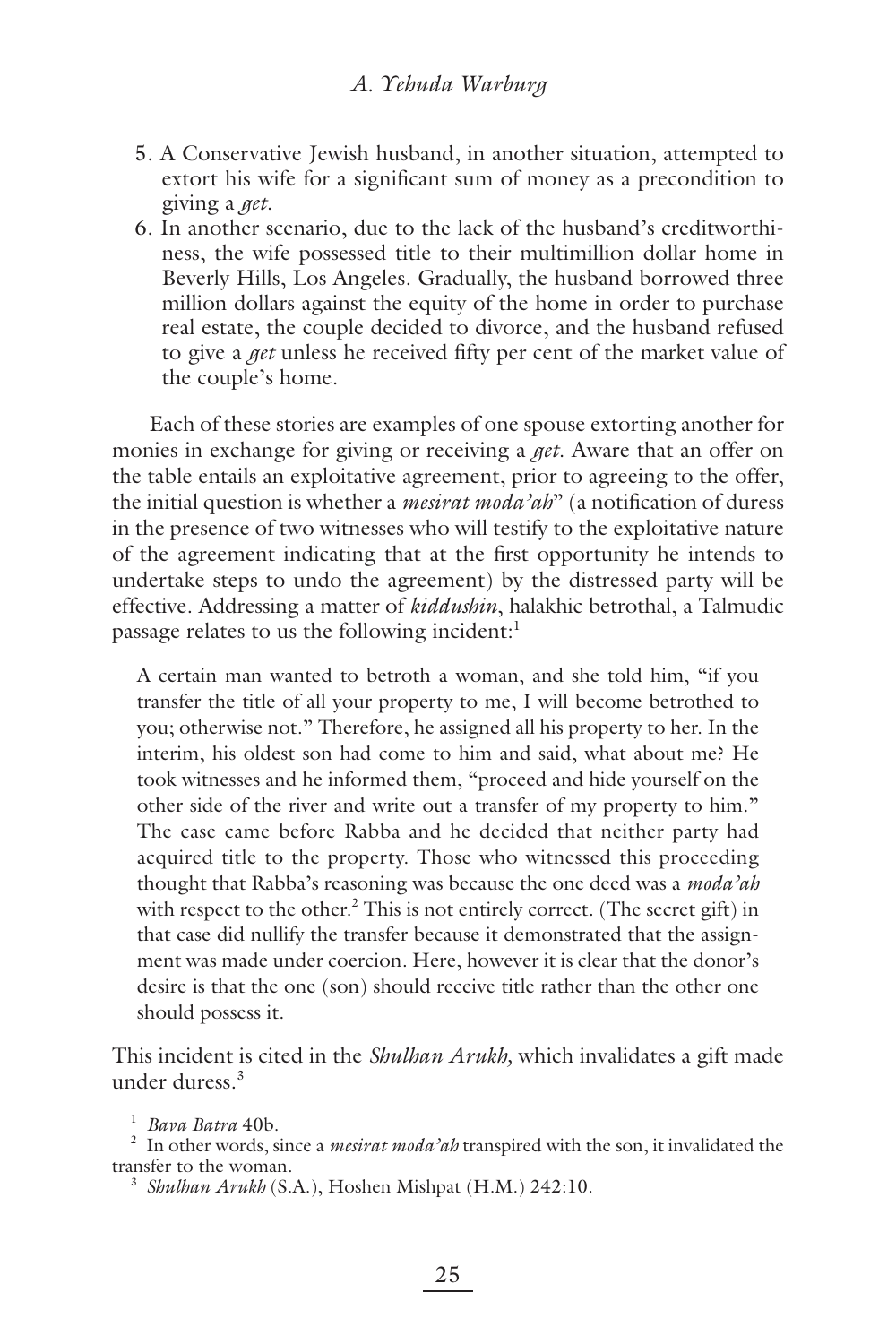Seemingly, as noted by Rabbi Hayyim Sha'anan, the same conclusion ought to apply to divorce. Just as we encountered that when a woman refused to betroth herself to a man without property and the man was thus pressured to obligate himself in the giving of a piece of property, the acquisition was voided; similarly, a husband who refuses to divorce his wife without receiving property and the wife thus obligated herself to give something, the acquisition may be voided based upon a *mesirat moda'ah*. 4

Nonetheless, given that the argument to void the divorce agreement in each case are based upon a *mesirat moda'ah* executed a few years ago, the cases are complicated further. It is a matter of debate whether a claim of duress must be advanced prior to the execution of a *get* or even may be raised after the *get* has been given.<sup>5</sup>

Assuming there was no *mesirat moda'ah*, is there any relief that the coerced party can seek in *beit din*? The purpose of our presentation is to delve into the issue regarding the propriety of such a divorce agreement where a wife waives her entitlement to her husband's marital duties such as support or monies are paid in exchange for giving or receiving a *get*. 6

<sup>4</sup> *Iyunim be-Mishpat*, Even Ha-Ezer (E.H.) 41, p. 423. The *mesirat moda'ah* must be stated in the presence of two Torah observant adult male witnesses. See *Teshuvot Tashbets* 1:1, 2:213; S.A. H.M. 205:1. Whether one has to state "you are my witnesses" or "know" and whether there is set formula for communicating this *moda'ah* is subject to debate. See *Teshuvot ha-Rivash* 127, 232; *Beit Yosef*, Tur E.H. 134 in the name of *Tashbets*; *Beit Meir*, E.H. 134:1; *Teshuvot Ginnat Veradim* H.M. 5:1; Rashbam on *Bava Batra* 40a; *Mishneh Torah*, Hilkhot Gerushin 6:19; Maggid Mishneh, ad. locum.; *Mishneh Torah*, Hilkhot Mehira 10:3; *Tur* E.H. 134; S.A. E.H. 134:1; *Beit Shemuel*, S.A. E.H. 134:2.

<sup>5</sup> Generally, there is no time limit in advancing a claim of duress. See S.A. H.M. 205:1. However, there are exceptions to this rule. See S.A. H.M. 98:2; *Teshuvot Ma'arkhei Lev* 1, Derush 8; File no. 803424/2, *Beit Din ha-Gadol*, December 12, 2010.

Even if the agreement would be voided, its nullification would not impact upon the propriety of the *get* which was executed. Though Maharam of Lublin (*Teshuvot Maharam Lublin* 122) and *Mishkenot Ya'akov* (E.H. 34) would raise under such circumstances the specter of a "*get mut'eh*," a *get* given in error due to the fact that, had the husband known that the agreement would be breached by his ex-wife, he would not have given the *get*, nonetheless most authorities would argue that the *get* remains valid. See *Taz* E.H. 145:16; *Beit Shemuel* E.H. 145:16; *Beit Meir* 37(26); Uriel Lavi, "Is there a fear of the propriety of the *get* when the husband was misled in the divorce agreement? [in Hebrew]," 2 *Shurat Hadin* 146 (5754). 6

<sup>6</sup> For earlier treatments of this issue, see Binyamin Be'eri, "The Validity of a Divorce Agreement that has Exploitative Demands," [in Hebrew], *Yeshivat Kerem be-Yavne Jubilee Volume*, 302-316 (5764); Shahar Lifshitz, "Distress Exploitation in Jewish Law," in *As a Perennial Spring: A Festschrift Honoring Rabbi Dr. Norman Lamm*, (N.Y.: Downhill, 2013), 313-340. Some of the sources for our presentation have been culled from these studies.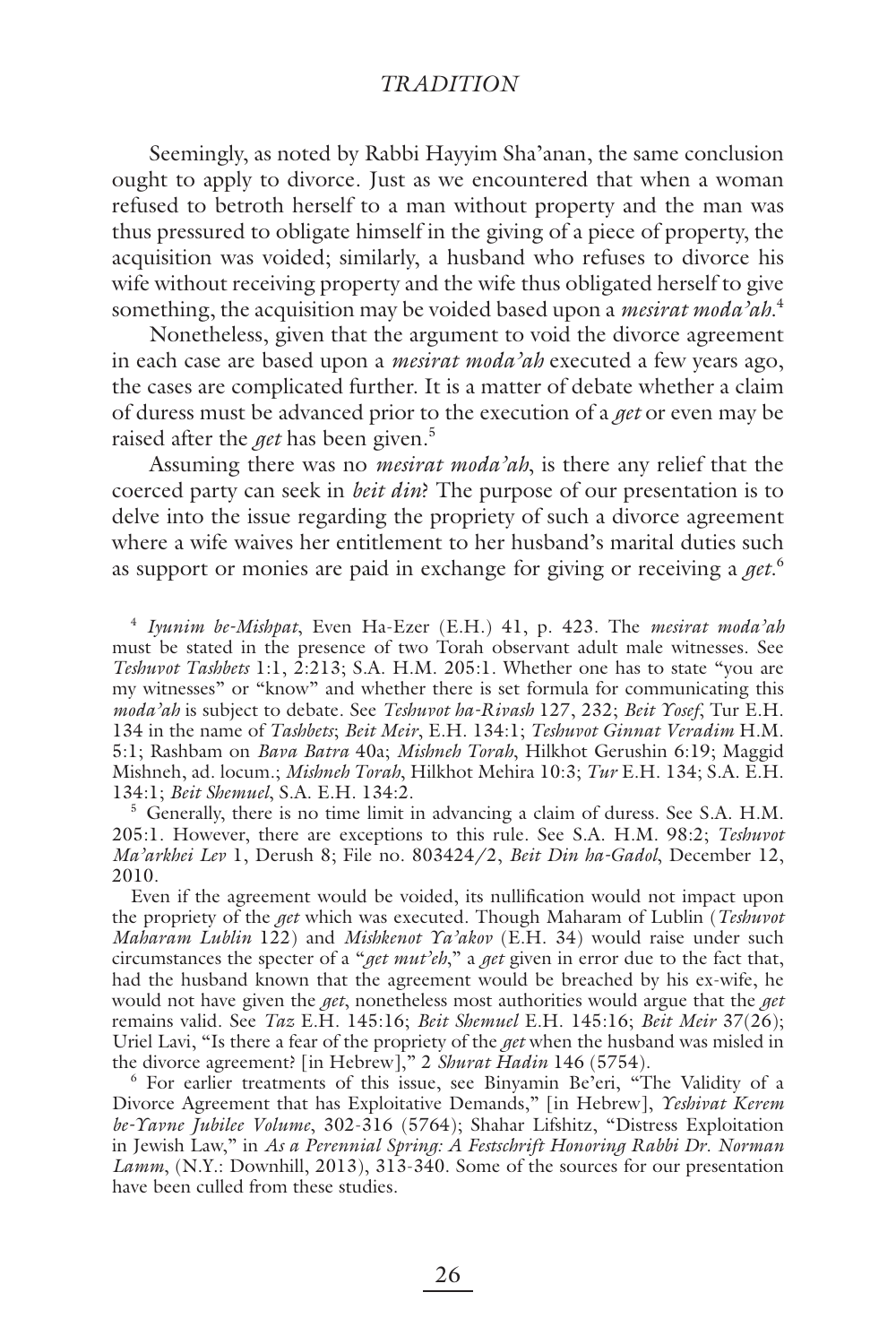When is such an agreement halakhically proper and when is it viewed as exploitative? Is the agreement exploitative where the weaker party has no choice but to acquiesce to unfair terms? Are there "objective"criteria which determine that an agreement is unconscionable, namely that signing off on such an agreement was coercive and/or the terms of the agreement were reasonably unfavorable to one party? May the agreement be voided once compliance with the agreement's terms has commenced?

Let us address these questions in the context of the following scenario. Hypothetically speaking, a couple mutually agrees that "their marriage is dead" and reconciliation is not an option. The couple has been separated for over a year, and all end-of-marriage issues have been resolved, yet the husband refuses to give a *get.* <sup>7</sup> Extorting his wife, one of the terms of the divorce agreement mandates that the wife pay three hundred thousand dollars in exchange for the husband giving the *get*.

In terms of the halakhot of *ones*, duress, it is clear that regarding a sales transaction "*agav onsa ve-zuzei gamar u-makneh,*" loosely translated, in a situation of coercion he resolved to execute the sale by paying for the item.<sup>8</sup> Whether the coerced party must simply obligate himself to pay or must actually remit payment is subject to debate.<sup>9</sup> However, the consensus is that the obligation to pay or the actual repayment will bring finality to a sales agreement executed under duress. This same conclusion ought to apply to an agreement such as a divorce agreement executed under duress and would not run afoul of the strictures of a *get me'usseh*, a coerced *get*. 10 Consequently, a divorcee would be unable to recoup the excessive fee.

7 Without focusing upon whether there is an *illat gerushin*, a ground for divorce such as nonsupport, infidelity, abuse, or, in accordance with certain decisors, due to the lapse of time since separation from "a dead marriage," the assumption is that he is halakhically obligated to give a *get*. See this writer's Rabbinic Authority: The Vision and the Reality (Jerusalem: Urim Publications, 2016), chapter 6(b).

<sup>8</sup> *Hiddushei ha-Rashba*, *Bava Batra* 47b.

9 Rema, H.M. 205:1; *Sma*, H.M. 205:5; *Shakh*, H.M. 205:2.

<sup>10</sup> The dissolution of the halakhic matrimonial bond requires the voluntary agreement of both spouses. Coercing a recalcitrant spouse to grant a *get* produces a divorce that is arguably invalid, namely a *get me'usseh.* However*,* appeasing a recalcitrant spouse by offering tangibles such as monies in exchange for either giving or receiving a *get* is not deemed to be unlawfully coerced. See *Beit Yosef*, *Tur* E.H. 134 in name of Rashba, *Teshuvot Maharah Ohr Zarua* 126; *Teshuvot ha-Mabit* 1:76; *Teshuvot Avodat ha-Gershuni* 35; *Teshuvot Avnei Nezer* E.H. 167:6; *Piskei din Rabbanayim* (hereafter: *PDR*) 3:13, 5:71, 7:111, 8:36, 9:65, 16:275-276; *Teshuvot Yabbia Omer*, vol. 6, E.H. 10 (11); *Iggerot Moshe*, E.H. 1:137,3:44,4:106.

This transaction is similar to every mutual undertaking of obligations which entails a *quid pro* exchange, which is valid despite the presence of pressures such as economic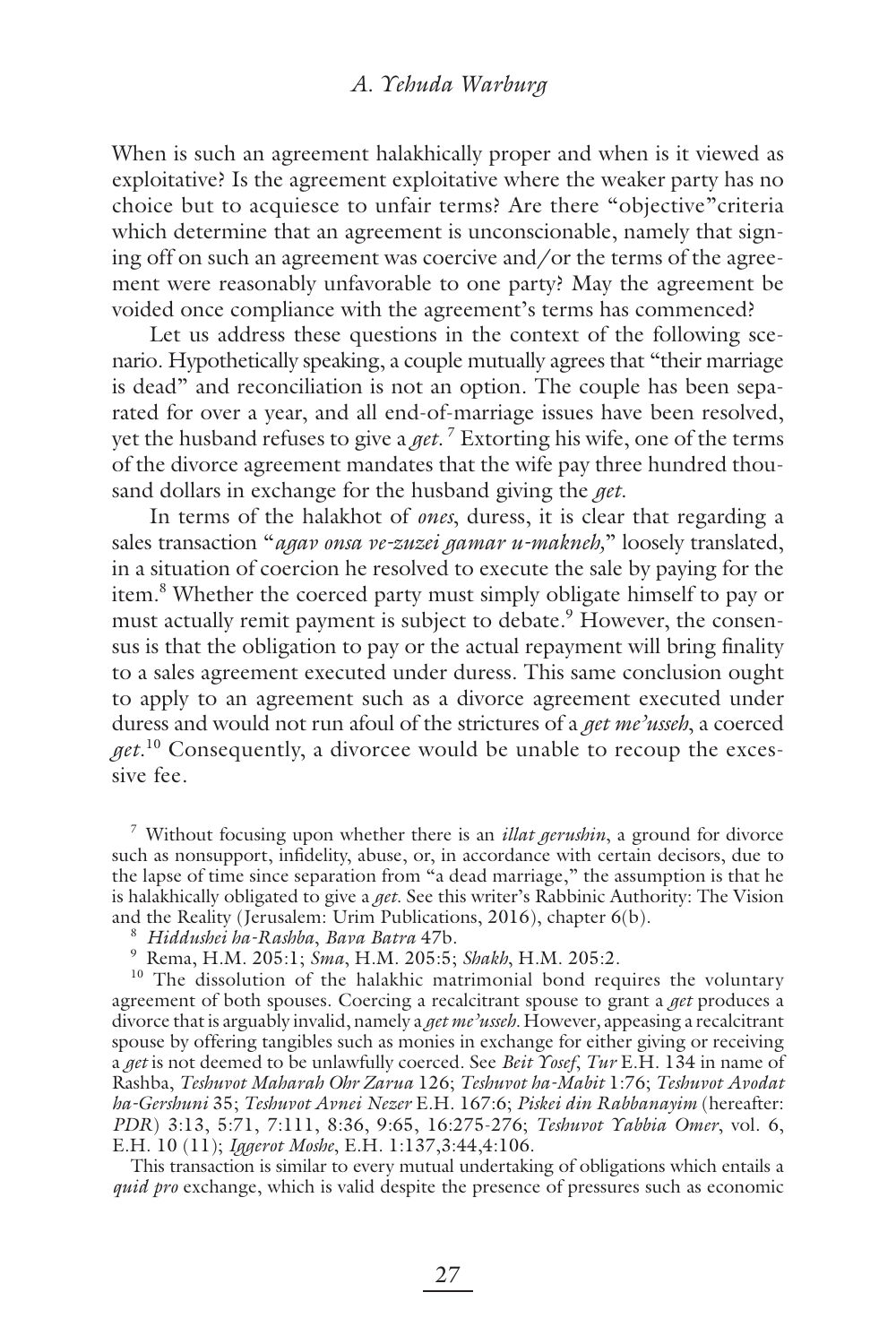Given the finality of an agreement executed under duress, the question is whether the term of the divorce agreement regarding payment of \$300,000 in exchange for the *get* is exploitative and oppressive. A Talmudic passage conveys to us the following, $<sup>11</sup>$ </sup>

If a person fleeing from prison (unjustly imprisoned- AYW) came to a ferry and said to the ferryman: Take a dinar to ferry me across the river," he would still have to pay him the customary fee. This shows that he may say "I was merely jesting with you."… But if he says "take this dinar for your compensation and he ferried him across the river, he must pay him his entire fee. Why is there a difference?... (In the latter case-AYW) we are dealing with a boatman who is also a fisherman...

Whereas in the first case of the ferryman we are dealing with a situation where an exorbitant fee is being charged for his services and consequently the Talmud concludes that the ferryman is only entitled to the market fee for his services, in the second case we are dealing with a boatman who equally works as a fisherman. Given that he lost the opportunity to trap fish by offering his services to the fugitive, therefore he is entitled to receive a fee for his loss of compensation for his fishing.<sup>12</sup> In effect, the basic rule which emerges from this passage is that a person is able to charge the market fee for his services. A fee which exceeds this amount allows a person (in this case a prisoner) to claim "*hashattah*," I was joking with you.<sup>13</sup> In other words, the fugitive was not earnest when he agreed to pay an outlandish fee for being ferried across the river to safety and therefore he may remit only the market fee. In short, should the boatman incur a loss and/or charge a fee which exceeds the market fee, the jesting rule is

ones. See *Teshuvot Maharik*, *shoresh* 118 (10); *Teshuvot Maharits* 145. Since he received something in exchange for undertaking the obligation, the agreement is valid. See *Sema* H.M. 205:8. In effect, the monetary benefit engenders *gemirat da'at*, the firm resolve to undertake the obligation and therefore nullifies the element of coercion. See *Bava Batra* 48a; *Hiddushei ha-Ran*, ad. locum; *Hiddushei ha-Ramban*, ad. locum; *Hiddushei ha-Rashba*, ad. locum; Rashbam, *Bava Batra* 47b. Similarly, the exchange of monies for the giving a *get* creates *gemirat da'at* that the husband desires to give a *get*. Consequently, such a transaction does not run afoul of the strictures of a *get me'usseh*.

Secondly absent the ability of an individual to follow through with his threat and the high degree of probability that damage or injury will ensue, the agreement is valid. See S.A. H.M. 205:7; *Netivot ha-Mishpat* 205:12. 11 *Bava Kamma* 116a.

 $12$  In the event that his loss was minimal, the rescued party must pay the entire benefit that he derived from the rescue. See S.A. H.M. 363:7.

<sup>13</sup> *Tosafot*, *Yevamot* 106a; *Piskei ha-Rosh*, *Yevamot* 12:16.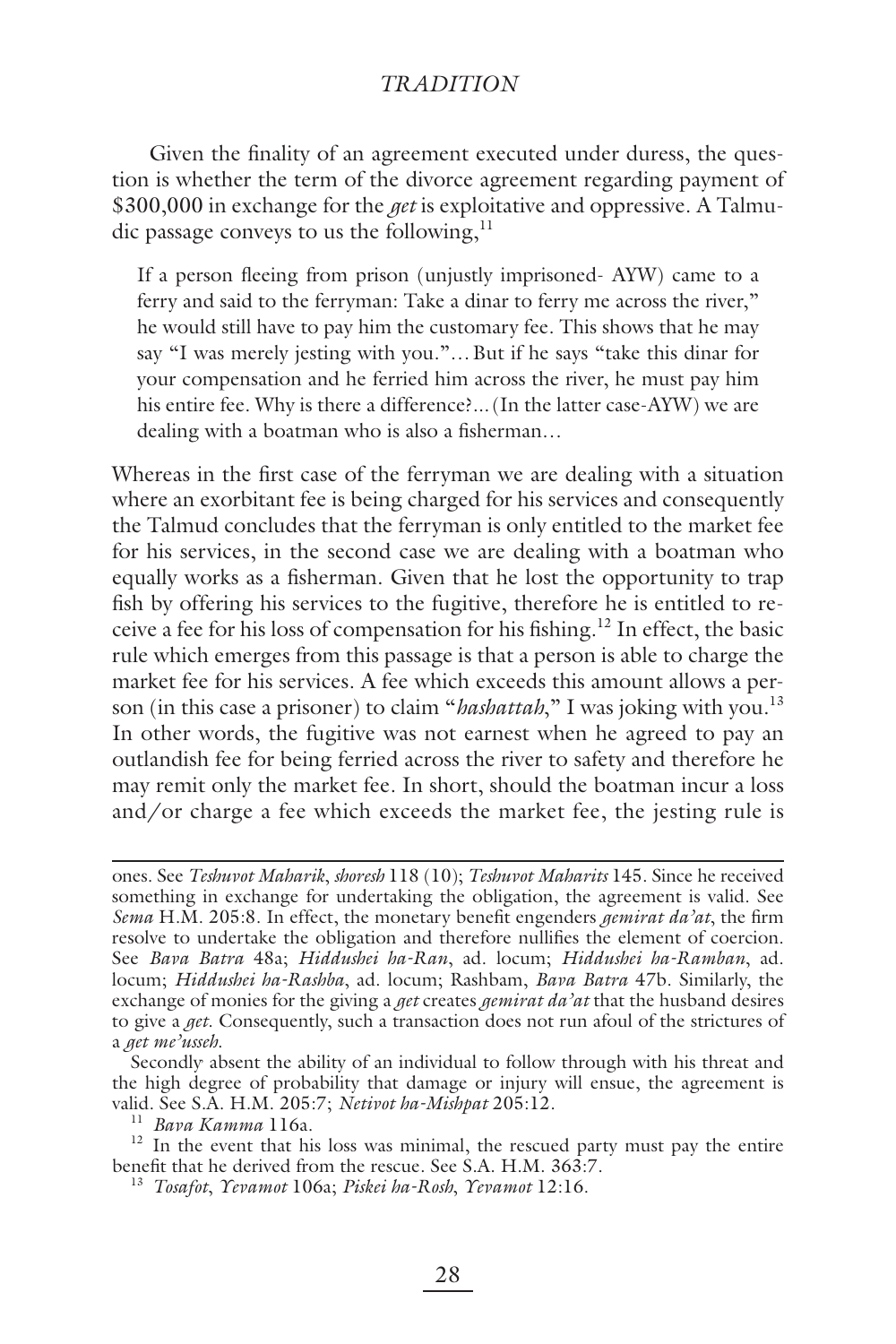applicable. He is entitled to recoup from the boatman the differential involved.

Our case of the ferryman who saves the fleeing prisoner entails the performance of the mitsva of *hashavat aveida*, the restoration of a lost object. It is noteworthy that the Talmud extends this positive obligation to encompass the saving of human life.<sup>14</sup> Seemingly, given that the boatman's act involves the performance of a mitsva, he should be proscribed from being compensated.15 In particular, since there was nobody else present to save his life, he ought to have performed his duty without compensation!16 Nonetheless, there are certain exceptions to this rule and one of them is finding a lost object and restoring it to its owner while working.<sup>17</sup> Consequently, a ferryman who saves an individual during his working hours is entitled to receive compensation for his time investment and any loss incurred by being unable to attend to his work.<sup>18</sup> As such, assuming the fugitive proves that the fee charged exceeded the ferryman's fee for ferrying as well as compensation for his inability to work as a fisherman, the prisoner ought to be able to recoup the price differential.<sup>19</sup>

At first glance our explanation seems to stand at variance with the Talmudic reason which offers the rationale of *hashatta*, the jesting rule that in fact the prisoner never firmly resolved in his own mind to give an exorbitant figure and therefore he is exempt from payment. In accordance with our understanding, the Talmud should have advanced the argument that requesting an outlandish fee is proscribed because the ferryman was engaged in a mitsva while working and was therefore entitled to charge only for the loss of time investment and any attendant loss. Since the Talmud informs us that the prisoner may exclaim "I am joking with you"<sup>20</sup> due to his distress situation, we are being taught that he is

<sup>14</sup> *Bava Kama* 81b; *Sanhedrin* 73a.

<sup>15</sup> *Be'ur ha-Gra*, Y.D. 336:11; *Urim*, H.M. 34:39; S.A. H.M. 169:50. Cf. others who argue that the fugitive is exempt from paying the exorbitant fee due to the fact that this is a distress situation and he is under duress. See *Hiddushei ha-Ramban*, *Yevamot* 106a; *Hiddushei ha-Rashba*, ad. locum.; Rabbi Shimon b. Zemah Duran, *Teshuvot Hut ha-Meshulash*, 3:20.

<sup>16</sup> *Tur*, Y.D. 336 and Rema, Y.D. 336:3 in name of Ramban.

17 S.A. H.M. 265:1; *Sema*, H.M. 264:19.

18 Mordekhai, *Bava Kama* 174 in the name of Rabbi Hezekiah; *Beit ha-Behirah*, *Yevamot* 106a; *Mahaneh Ephraim*, Sekhirut 15; S.A., supra n. 17.

19 Ramban, supra n. 15; Rashba, supra n. 15.

<sup>20</sup> In other words, we presume that an individual being in distress (i.e., with his life threatened) would raise the defense that he was joking when he agreed to pay the exorbitant price. See *Teshuvot Maimoniyot*, Sefer Shoftim 64. On the other hand, in the absence of a distress situation we cannot assume that he was joking and therefore he is obligated to pay the outlandish fee. See *Darkhei Moshe*, *Tur* H.M. 335:3 in the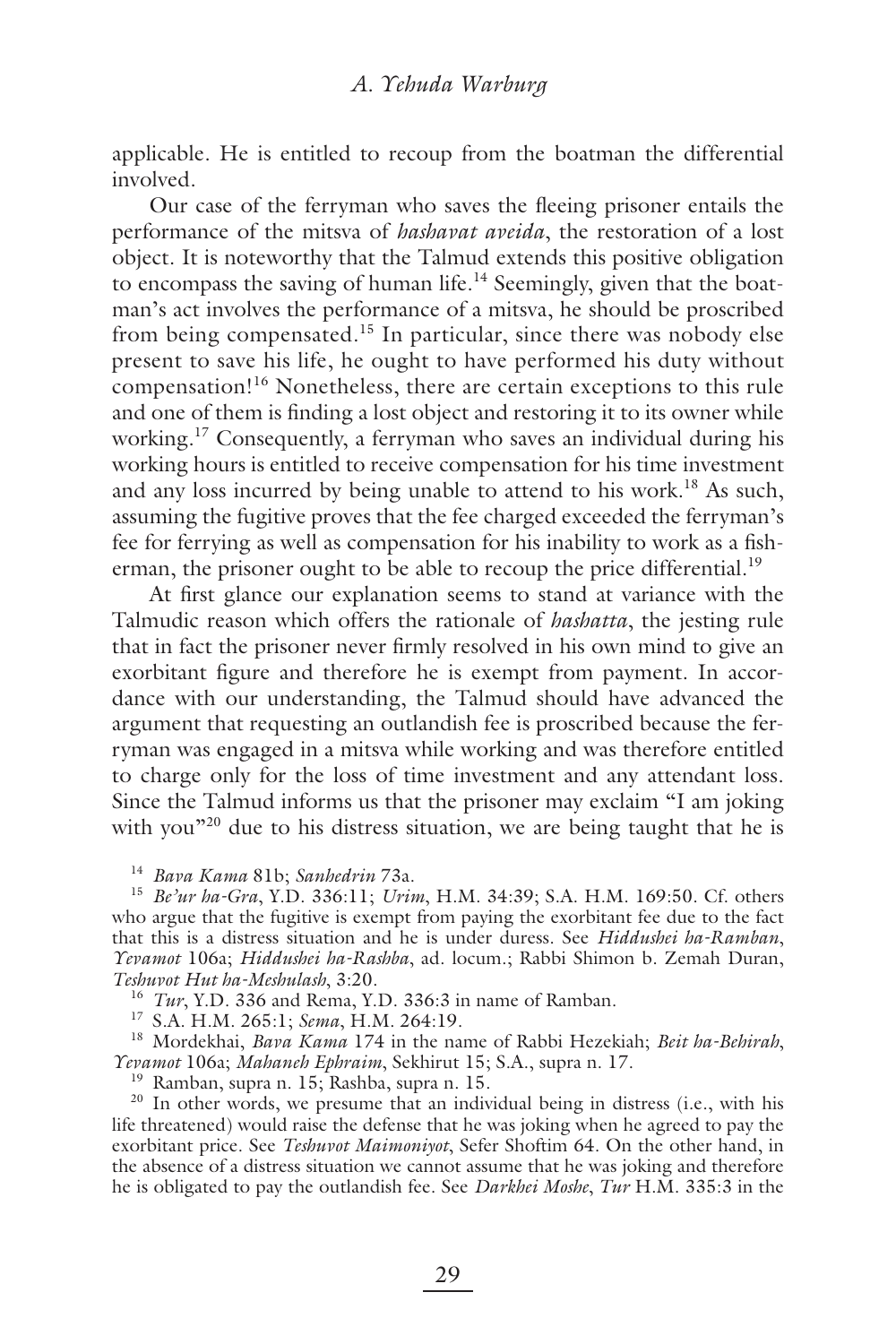exempt from paying the agreed upon amount. On the other hand, the Talmud insinuates that if such an argument cannot be raised, he remains dutibound to pay the agreed amount by dint of the fact that he must comply with the undertaking of any obligation despite the fact the boatman was engaged in a mitsva.<sup>21</sup> To state it differently, whether the boatman is obligated to pay the agreed amount is dependent whether there was *gemirat da'at*, loosely translated as "a meeting of the minds" or firm resolve between the parties.<sup>22</sup> The presence of distress precludes the existence of *gemirat da'at*.

The outstanding issue is whether the execution of a *kinyan*, a symbolic act of undertaking an obligation such as *kinyan sudar* (transferring a handkerchief from one party to the other) or memorializing the agreement into writing in the form of a contract which would be recognized as a *kinyan sittumta,* a commercial vehicle such as a contract for undertaking obligations,23 may trump the argument of *hashatta*? Given that we are concerned with *gemirat da'at* of the parties, if a *kinyan* or contract is executed clearly the fugitive's intent was to pay the mutually agreed upon amount.<sup>24</sup> Others disagree and argue that the overarching fact is that we are dealing with a distress situation and given the circumstances he implemented a *kinyan*. Under these conditions, his readiness to finalize the transaction with a *kinyan* should be understood as the mindset of a distressed person who desires to honor his undertaking in order to extricate himself from his distressed state. However, since the commitment was made under duress, halakha does not recognize it as a free-will commitment even in the wake of the execution of a *kinyan* or contract. Hence, the jesting rule is applicable.<sup>25</sup> Others contend that the aforementioned debate centers around a matter of *reshut*, a voluntary act. However if we are dealing with a mitsva such as the incident of the prisoner, then there is a consensus that since the boatman is engaging in a mitsva and we are

name of Mordekhai; *Sema*, H.M. 185:29. Even if the prisoner does not advance the jesting rule in a given case, we do. See Rema H.M. 81:1.

<sup>21</sup> *Mahaneh Ephraim*, supra n. 18.

<sup>22</sup> *Hiddushei ha-Ramban*, *Yevamot* 106a; *Hiddushei ha-Rashba*, *Yevamot* 106a.

<sup>23</sup> For the validity of a contract as a *kinyan sittumta*, see *Teshuvot Maharashdam*, H.M. 380; *Teshuvot Hatam Sofer*, H.M. 66; *Teshuvot Maharsham*, 5:45; *PDR* 3,363, 5:310, 14:43, and others.

<sup>24</sup> *Teshuvot ha-Rosh* 64:3; *Rema*, H.M. 129:22; *Ketsot ha-Hoshen*, 81:4; *Netivot ha-Mishpat*, 81:2.

<sup>25</sup> *Teshuvot ha-Rashba* 1:1240; *Beit Shemuel* E.H. 169:53 in the name of Rashba; Rabbi Akiva Eiger, *Gillayon la-Shulhan Arukh*, E.H. 169 in the name of Rashba; *Tumim*, E.H. 129 (end) in the name of Rashba.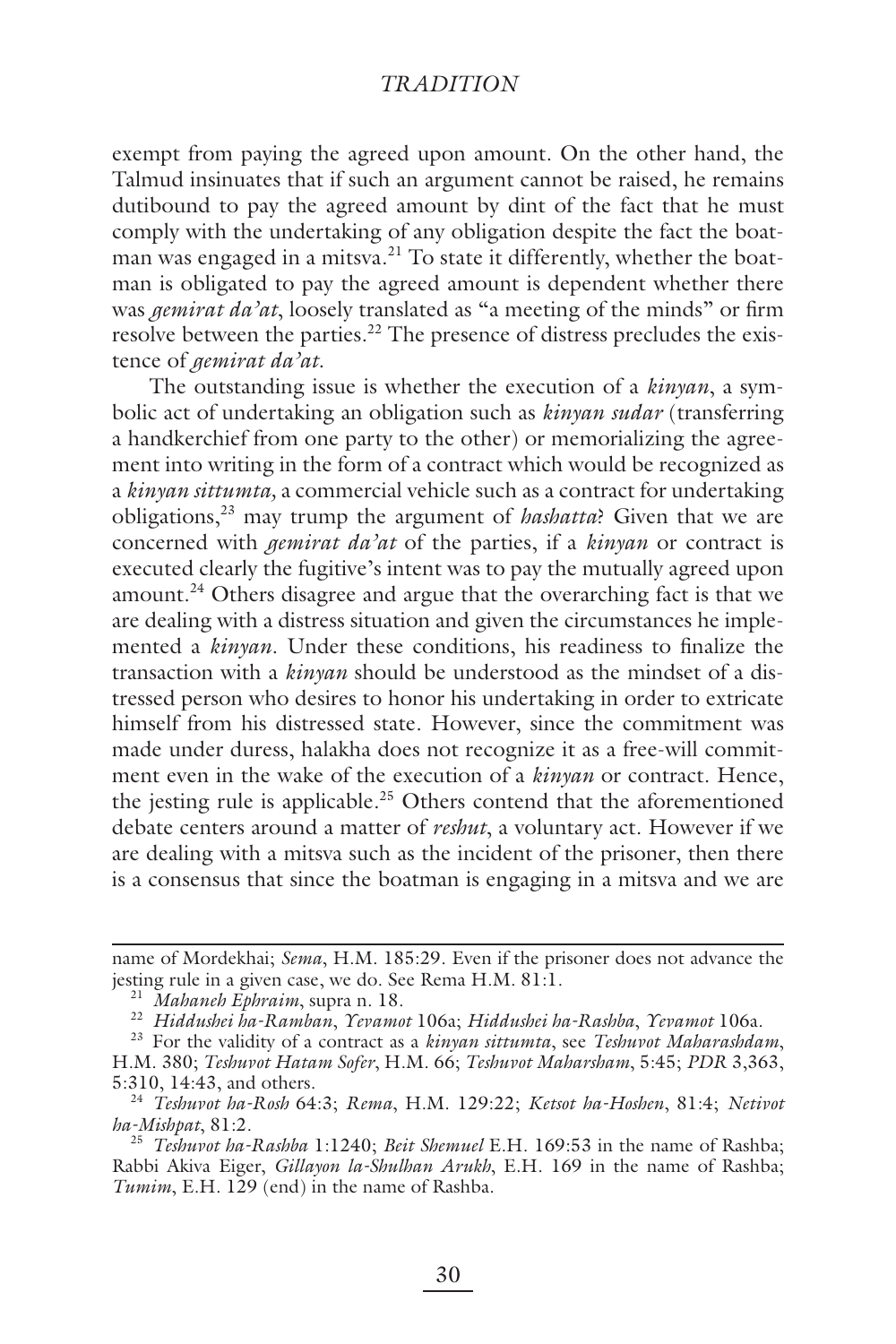dealing with a situation of *ones*, he can only charge the market fee.<sup>26</sup> Consequently, even if a classical *kinyan* or contract would be executed, the jesting rule would be applicable.<sup>27</sup>

Now let us apply these principles to the case at hand, namely an exploitative divorce agreement. Assuming there are grounds for divorce, we are dealing with a mitsva to divorce one's spouse.<sup>28</sup> As such, the principles which underlie an exploitative divorce agreement deal with a husband who is performing a mitsva and therefore our scenario should be no different than the ferryman who is involved in a mitsva of rescuing a Jew who negotiates a fee for his services.

Should a couple agree to accept a *beit din's* jurisdiction regarding the propriety of an exploitative divorce agreement, the threshold question is a factual one. What is the conventional practice in their community regarding how much a wife may be asked from her husband for executing a divorce agreement? Does the community limit his fee to *sekhar tirha* (lit. compensation for the burden<sup>29</sup>) or may his fee exceed this amount?

Historically speaking, there were some communities in the sixteenth and seventeenth centuries where the customary fee was exorbitant.<sup>30</sup> If we assume that that we are dealing with a scenario where the husband is obligated to give a *get* 31 and refuses to release a *get* unless he receives the customary fee, which is an exorbitant amount that well exceeds what is usually paid in terms of *sekhar tirha*, should his wife accede to this arrangement, is the agreement valid? Does the *hashatta* rule apply here? Given that we are focusing upon a situation where the husband is dutibound to divorce his wife*,* there exists no loss in a husband divorcing his wife and, therefore, depending upon the terms of negotiation, the *hashatta* rule may be raised.32 Notwithstanding some opinions that focus upon the fact that we are dealing with a mitsva and therefore the husband is

<sup>26</sup> *Hiddushei ha-Ritva*, *Yevamot* 106a; *Netivot ha-Mishpat* 264:8; Rabbi Eiger, supra n. 25; *Tumim*, supra n. 25; *Ketsot ha-Hoshen* 81:4 agrees with these decisors. However his position is difficult to accept because the premise of his posture is that the ferry situation is not an example of *ones*. 27 Cf. Shakh, H.M. 81:5.

<sup>28</sup> *Sefer ha-Mitsvot*, Aseh 222; *Sefer ha-Hinnukh*, Mitsva 455

<sup>29</sup> *Sehar tirha* is *sehar battalah*, namely remuneration for toil and effort. See *PDR* 3:369, 375.

<sup>30</sup> *Teshuvot Maharshal* 25; *Teshuvot Magen David*, E.H. 1.

<sup>31</sup> The grounds for the duty is either based upon one of the *illot kiddushin*, grounds for divorce such as spousal nonsupport or physically abusing his wife or according to certain decisors the length of time that the couple has been separated.

32 See Rosh, supra n. 13.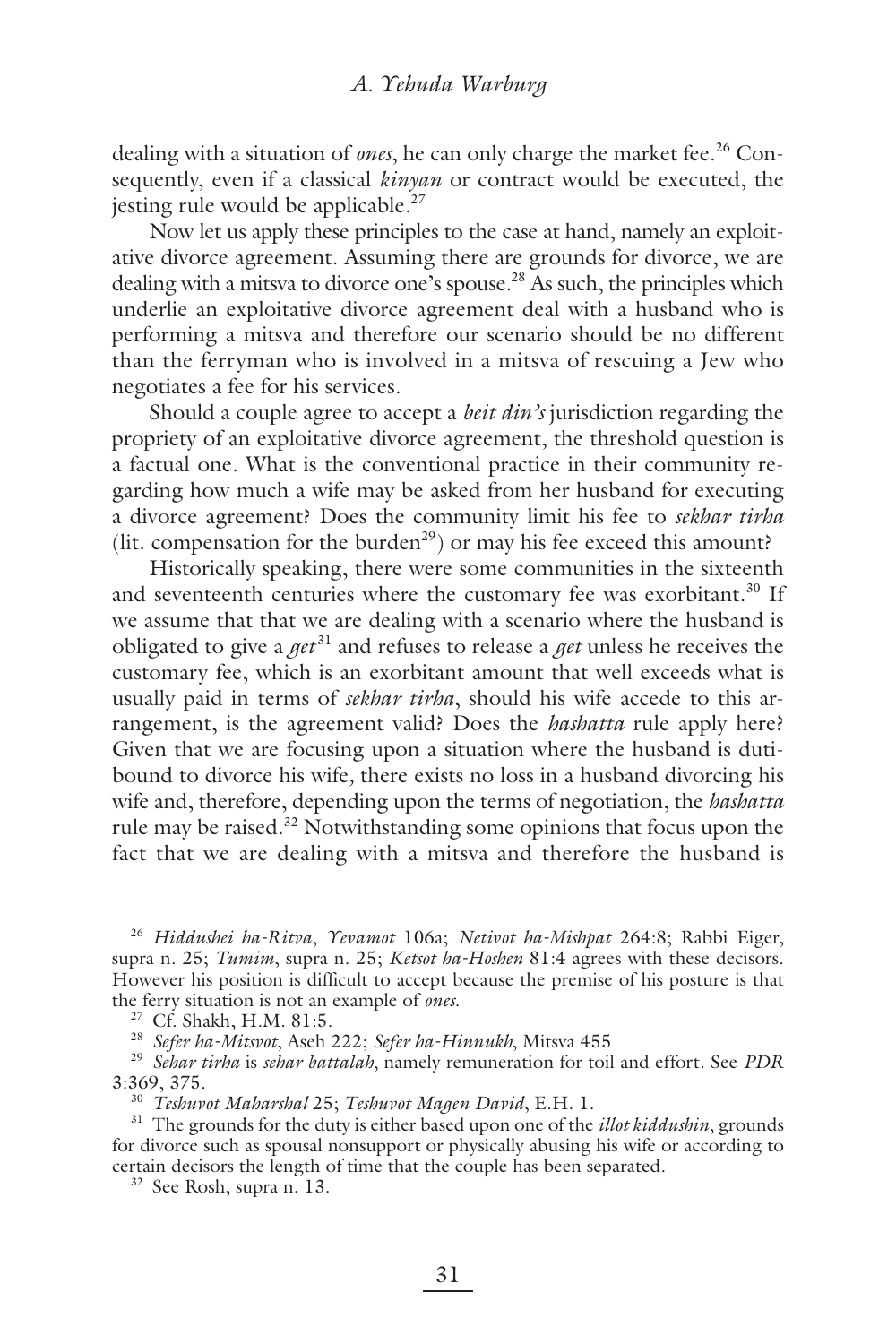entitled only to his *sekhar tirha*, 33 most *posekim* center their attention upon the importance of *gemirat da'at* and therefore claim that if these fees reflect the customary fee, albeit exorbitant, the jesting rule is inapplicable.34 In other words, even absent the execution of a classical *kinyan* or a written divorce agreement**,** accepting orally an exploitative divorce agreement would mandate payment of an exorbitant fee**.** Since there existed a custom in certain communities to pay such an amount, we impute that wife's intent was to pay his fee. Based upon the foregoing, a husband's offer to give a *get* (which entails the performance of a mitsva) in exchange for \$300,000 is unconscionable; nonetheless, in terms of *hilkhot hiyyuvim*, the laws dealing with obligations would recognize such an arrangement as valid.

The question is whether today in New York City it is customary for a husband to financially extort his wife in exchange for giving the *get*. If a *beit din* concludes that the prevailing fee structure is one of remuneration for toil and effort, then charging an outlandish fee would mean that the jesting rule is applicable. And even if this arrangement of charging excessive fees would be practiced amongst the minority in our community, the *hashatta* rule would be invoked.35 On the other hand, should the *minhag* today be to give a *get* contingent upon receiving an exorbitant fee, then the jesting rule may not be invoked and the wife would have to remit the outlandish fee. Though intuitively one would expect that such behavior is relegated to a minority of husbands who are irresponsible and have no pangs of conscience, absent sociological studies which would corroborate our feeling, it is possible that a *beit din* may recognize from the perspective of *hilkhot hiyyuvim* an exploitative divorce agreement as reflecting the *minhag* in our community. As such, the charging of an excessive fee may be valid.

Given that the possibility exists that an exploitative agreement may be recognized, as remote and as reprehensible as it might seem, can a wife find another halakhic avenue for *beit din* relief if she consented to an exploitative divorce agreement? Dealing with a price discrepancy between the market price (in our case *sekhar tirha*) and the charged price of more than one-sixth of the market price entails a form of theft<sup>36</sup> which in rabbinic

<sup>33</sup> Mordekhai, *Bava Kamma* 172 in the name of Maharam of Rothenburg, *Magen Dovid*, supra n. 30 in the name of various Rishonim.

<sup>34</sup> Tosafot, supra n. 13; Rosh, supra, n. 13; Mordekhai, supra n. 33, in the name of Rabbi Simha and Rabbi Barukh; *Rema*, H.M. 264:7; Maharshal, supra n. 30;

*Teshuvot Hatam Sofer*, H.M. 135. 35 *Shakh*, H.M. 264:15.

<sup>36</sup> *Tur*, H.M. 227:1; *Sema*, H.M. 227:1.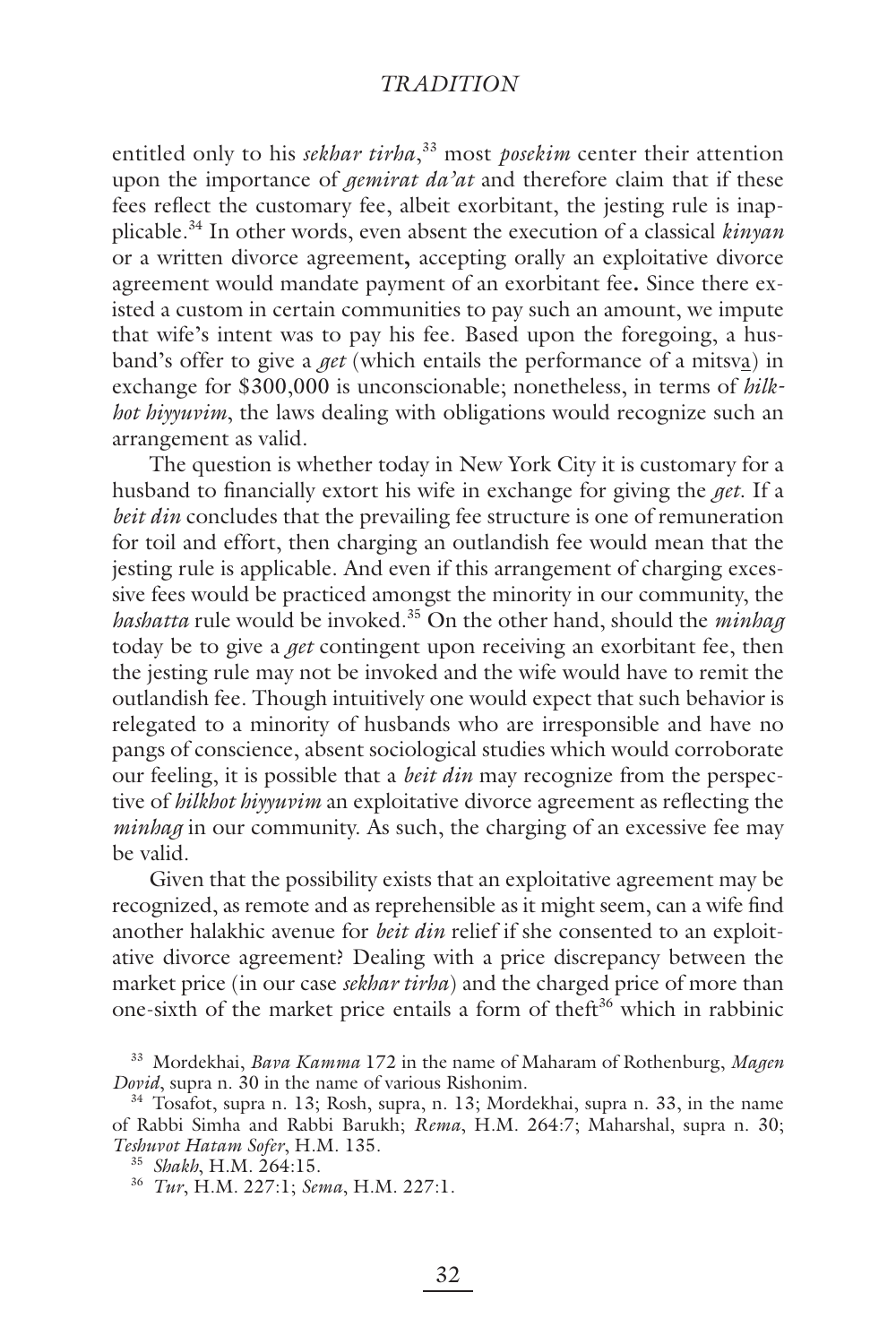nomenclature is labeled a claim of *ona'ah* (lit. overreaching, price fraud).<sup>37</sup> Under such circumstances, the agreement can generally be voided.<sup>38</sup>

Assuming experts determine that the disparity between the market price and agreed upon price of the divorce agreement is more than onesixth,<sup>39</sup> are there grounds to void the agreement and thus allow a wife to recoup her monies? Why didn't the Talmud raise the claim of *ona'ah* as a defense for the distressed party rather than the plea of "*hashatta*"? We are dealing with payment for providing a service (*sehar pe'ulah*) akin to the ferryman who provided the fugitive with a service, conveying him across a river. Depending on whether one construes the ferryman's service as the work of a *po'el*, an employee, or as a *kablan*, an independent contractor, will impact whether an *ona'ah* claim may be advanced. Regardless of how one identifies this service, there is controversy whether the service of a *po'el* or a *kablan* is subject to *hilkhot ona'ah*. In other words, whether there is a claim for *ona'ah* concerning a *sekhar pe'ulah* is subject to that debate, which explains why the *ona'ah* claim was not advanced in the Talmud.40 Consequently, if a husband's entitlement to money in exchange for a *get* is construed as an example of *sekhar pe'ulah,* whether *hilkhot ona'ah* would apply is subject to debate. Secondly, in our scenario, it clear that the wife knew that the fee was exorbitant and nonetheless agreed to remit the fee. The question arises whether once one knows that one is being oppressed and accepts the price differential, can one subsequently advance the claim of *ona'ah*, price fraud? This issue is equally subject to controversy. $41$  Furthermore, it is subject to dispute whether if the party knows that he is a victim of exploitation and despite his awareness agrees to the outlandish fee, whether *hilkhot ona'ah* are applicable.<sup>42</sup> In other words, his acceptance of the offer was not due to his acquiescence to the fee (as there was no *mehilah*) but rather because he intended to advance a claim for *ona'ah* in *beit din*. He realized that he was unable to broker a fair deal with the seller and decided to subsequently pursue

37 S.A. H.M. 227:1.

38 S.A. H.M. 227:4.

39 For the requirement of experts to assess whether a claim for *ona'ah* exists, see *Piskei ha-Rosh*, *Bava Batra* 4:20; *Arukh ha-Shulhan*, H.M. 227:21.

40 Regarding a worker, see Rabbi Yonatan of Lunel, *Bava Kamma* 115a; *Beit ha-Behirah*, ad. locum; *Teshuvot Shevut Ya'akov*, 2:157; S.A. H.M. 227:33. Regarding a *kablan*, an independent contractor whose service may be viewed as provided by a husband, see debate between Rambam, Ramban, and Rashba found in *Mishneh Torah*, Mekhirah 13:15, 18; *Hiddushei ha-Ramban*, *Bava Metsia* 56b; *Hiddushei ha-Rashba*, *Bava Metsia* 56b; S.A. H.M. 227:36.

41 S.A., H.M., 220:8; Rema 227:7.

<sup>42</sup> *Rema*, H.M. 227:7; *Ir Shushan*, H.M. 227:7.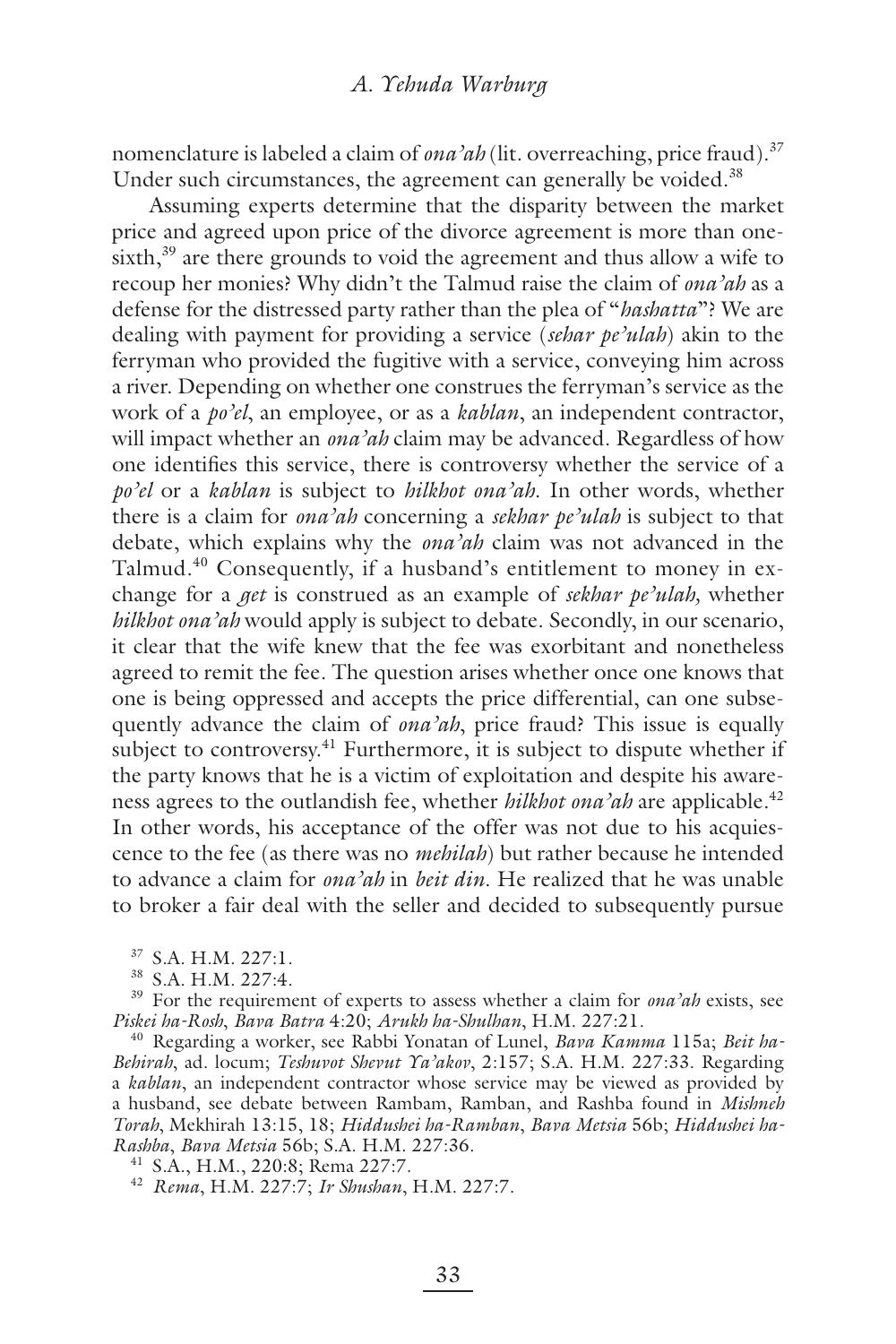the matter in *beit din*. Similarly, in our case, the wife was well aware that she would have to agree to pay the exorbitant fee in order to receive her *get* and expected to pursue the matter of the exploitative agreement in *beit din*. Finally, it is an open question whether *hilkhot ona'ah* regarding price differentials in sales transactions apply today.<sup>43</sup> As such, it is question whether an *ona'ah* claim has bearing today concerning instances of providing a service such as receiving a *get* for an exorbitant fee.

Assuming that *hilkhot ona'ah* are applicable and one may void the agreement under the circumstances, the wife is well aware that the fee is exorbitant and therefore her willingness to agree to the divorce agreement due to the distress of being still married to her husband demonstrates that she waived her right to void the agreement, i.e. *mehilah*. Consequently that is why the Talmud in the fugitive case raises the *hashatta* rule as a basis for exempting the fugitive from remitting this unconventional fee.<sup>44</sup> Similarly, in our scenario, the jesting rule is invoked and consequently the wife has grounds to advance a claim to void the agreement. Contending that common sense dictates that if one undertakes an obligation to remit monies in a distress situation, monies which both sides knowingly realize are outlandish, how can one claim that there is a violation of the prohibition against *ona'ah*! 45

In the event that remitting an excessive fee in exchange for giving a *get* would fail to run afoul of the jesting rule and *hilkhot ona'ah*, there is at least one outstanding avenue which may serve as grounds for a *beit din* to nullify a distress-exploitative divorce agreement. The Talmud teaches us:<sup>46</sup>

Rabbi Hisda said to Rami bar Hama: Yesterday, you were not with us in the Beit Midrash where we discussed some especially interesting issues … The discussion was whether one who occupied his fellow's premises unbeknownst to him has to pay rent or not?...

What was the situation? One cannot assume that the premises were not for rent and the occupier was similarly a man who was unaccustomed to rent, for what liability could there be in a case where the defendant derived no benefit and the plaintiff didn't suffer any loss? If, on the other

<sup>43</sup> Zalman N. Goldberg, "The law of price-fraud today," [in Hebrew], 3 *Mishpetei Erets* 337 (5772); Asher Weiss, "The law of price-fraud today," [in Hebrew], *Mishpetei Erets* 3 (5772), 342.

<sup>44</sup> *Netivot ha-Mishpat*, supra n. 26. In accordance with *Netivot ha-Mishpat*'s view, this argument would apply only to the case of independent contractor such as a husband executing a divorce agreement, where a claim for *ona'ah* is applicable. See supra n. 40.

<sup>45</sup> *Darkhei Hoshen*, 264:8, *Be'urei Hoshen*, p. 74.

<sup>46</sup> *Bava Kamma* 20a-21a.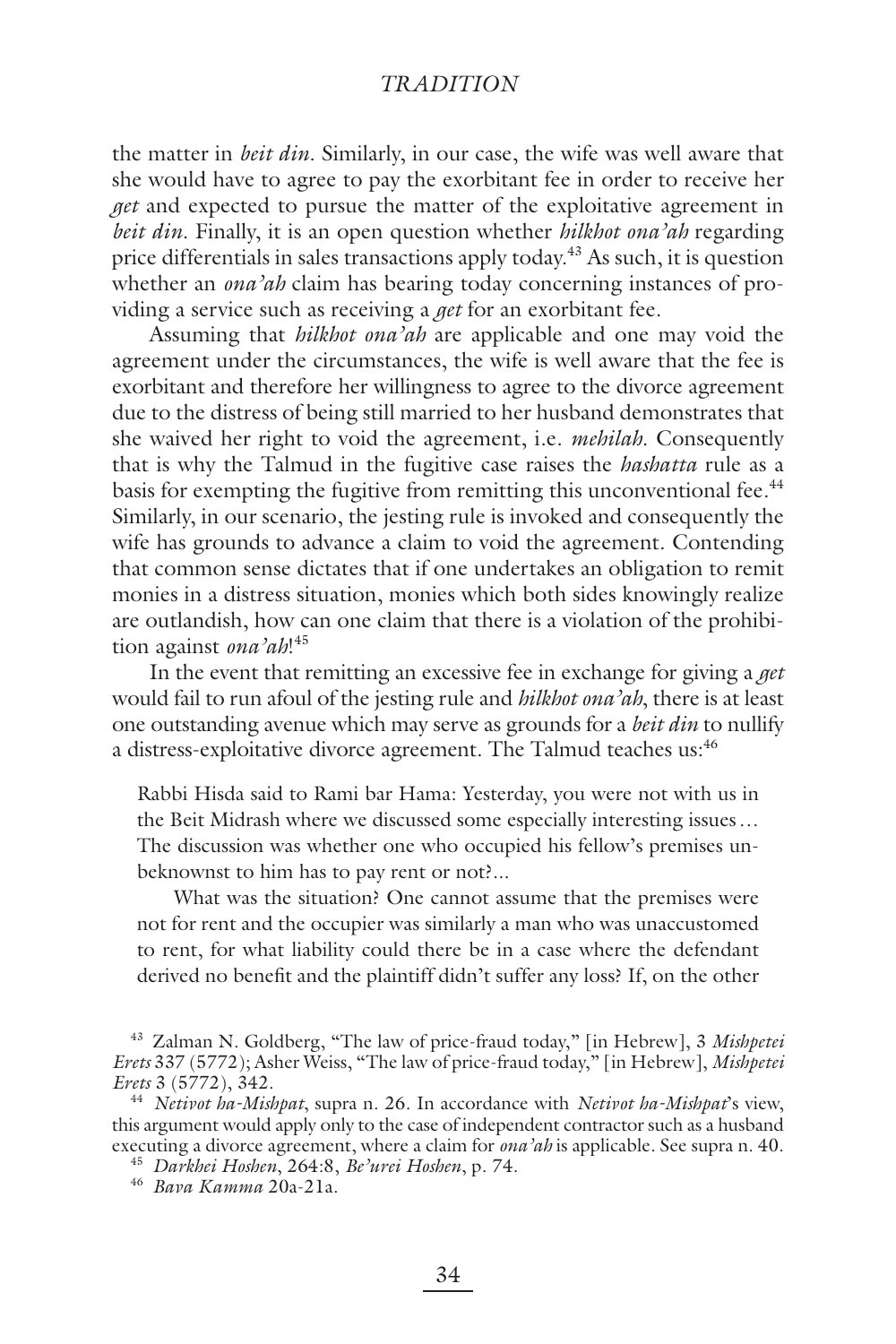hand, the premises were available for rent and he was a man who customarily rented premise, why should no liability be incurred since the defendant derived a benefit and the plaintiff suffered a loss?

However, the problem emerges in a case where the premises were not for rent, but he wanted to rent the premises … Is the occupier permitted to argue against the owner: What loss have I caused you since your premises were not for rent?" Or might the other party respond: "Since you have benefited, since you would have had to rent other premises, you must pay rent …

It was stated: Rabbi Kahana citing Rabbi Yohanan said: In the case of the aforementioned issue there would be no legal duty to pay rent; but Rabbi Abbahu quoting Rabbi Yohanan said there would a halakhic obligation to pay rent … Rabbah bar Rav Huna … responded as follows: "Thus said my father … in the name of Rav: He is not legally bound to pay him rent … Rabbi Sehora said that Rav Huna quoting Rav had said: He who occupies his neighbor's premises without having any agreement with him is under no legal duty to pay him rent…

As we have read, whether or not in the scenario of "this one derived a benefit, but the other sustained no loss" the occupier is dutibound to remit rent is subject to Talmudic debate. Subsequently, Rambam and R. Yosef Caro ruled that, should the premises be utilized without the owner's consent, the occupier is exempt from paying rent. $47$  Since the owner suffers no loss from the use of his premises, therefore we cannot view the occupier either akin to a *gazlan*, 48 a thief, a *mazzik*, 49 a wrongdoer who damages somebody's property, as an individual who derives *hana'ah*, 50 benefit from the property without the owner's permission. As such, the occupier is exempt from payment.

Seemingly, the invoking of the rule "*zeh neheneh ve-zeh lo haser*," "this one benefits, and this one sustains no loss" inexorably leads to the conclusion that the fugitive is exempt from paying the excessive price for the ferrying across the river. However, one of the exceptions to the rule of "*zeh neheneh ve-zeh lo haser*" is if the occupier expresses a readiness to pay the rent, then, despite the fact that the owner failed to suffer a loss by the

<sup>47</sup> *Mishneh Torah*, *Gezelah va-Avedah* 3:9; S.A. H.M. 363:6.

<sup>48</sup> *Tur*, H.M. 371:10; *Be'ur ha-Gra*, 363:14.

<sup>49</sup> *Nimmukei Yosef*, *Bava Kamma* 20a in the name of Ramah.

<sup>50</sup> *Ketsot ha-Hoshen*, 363:4; Rabbi Shimon Shkop, *Bava Kamma* 19. Additionally, since he sustains no loss, one can argue that the owner waives his entitlement to rent.

See *Mahaneh Ephraim*, Gezela 10.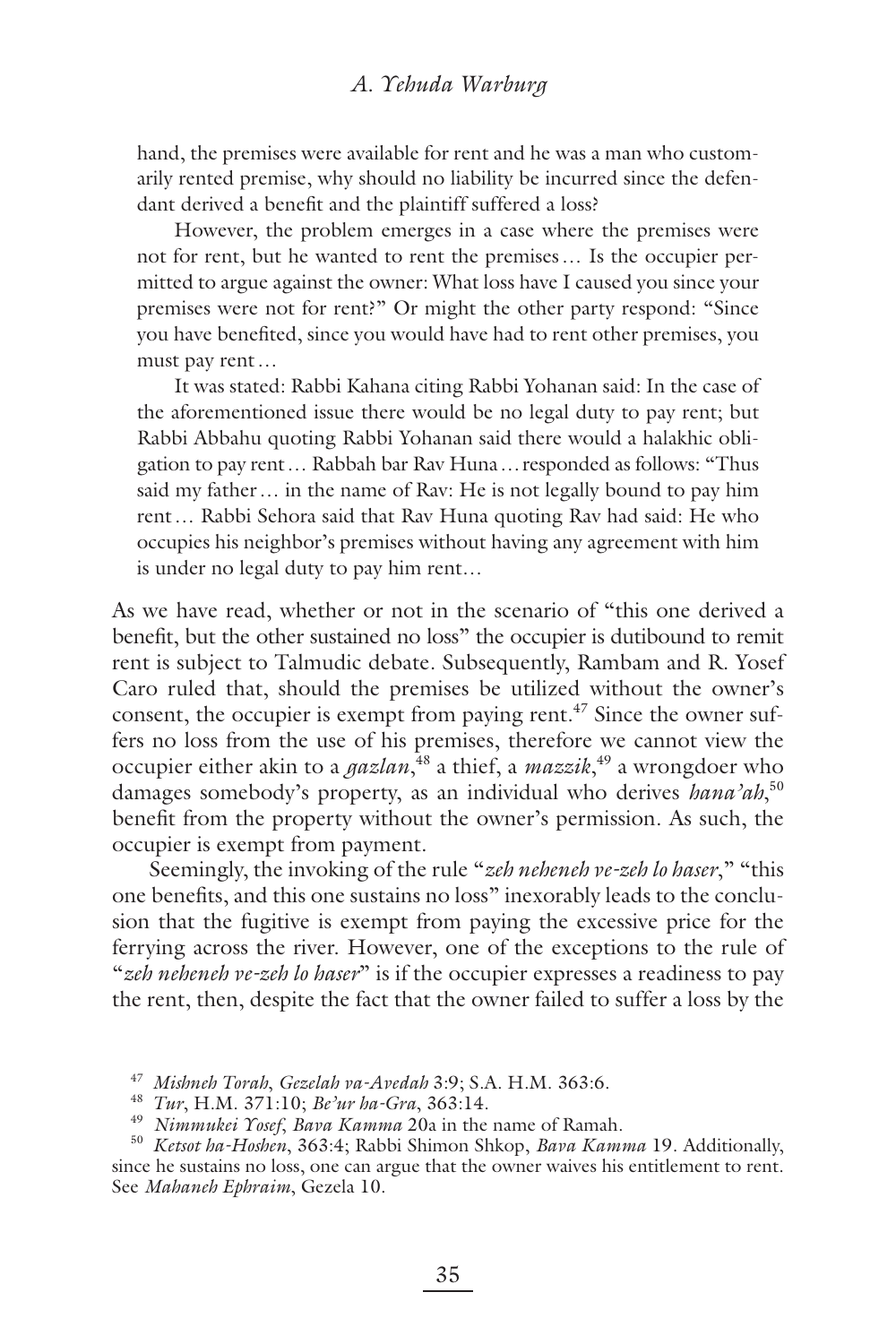occupancy of his premises, he remains obligated to remit the rent.<sup>51</sup> Consequently, given the fact that the prisoner agreed to pay the outlandish fee, therefore in accordance with this well-trodden *mesorah* of *posekim*, a *beit din* would be unable to invoke the doctrine "*zeh neheneh ve-zeh lo haser*" and he would be dutibound to pay the excessive fee.

However, even if the fugitive expresses a readiness to pay and remits these monies, there is the talmudic rule of "*kofin al middat Sedom*," we compel one who acts in the manner of the townspeople of *Sedom* not to do so.52 Given that the *zeh neheneh* rule is to be understood within the context of *middat Sedom*, that means that the owner's conduct reflects the negative trait of *Sedom*, namely "what is mine is mine."53 In other words, halakha looks askance at one person refusing to confer benefit upon another individual even when the owner would not incur a loss.<sup>54</sup> Hence, in the absence of sustaining a loss, the owner of the premises should not charge any rental fee. Similarly, despite the fact that the fugitive paid the exorbitant fee, halakhic-ethical considerations demand that the ferryman refrain from exploiting a distress situation and therefore the monies ought to be returned to him.55 Failure to act in such a fashion reflects a personality trait of the townspeople of Sedom. In accordance with this approach, even if an exploitative divorce agreement has been executed, a divorcee has a right to recover the exorbitant fee charged in exchange for receiving her *get*. In the interaction with individuals, surely in the performance of the mitsva of divorce, a husband ought to refrain from using the *get* as a bargaining chip and engage in extortion which imbibes the conduct of Sedom.

In conclusion, in the wake of an exploitative divorce agreement which has yet to be executed, a divorcee has the option to execute a *mesirat* 

51 Tosafot, *Bava Kamma* 20b, s.v. ta'ama; S.A. H.M. 363:8; *Teshuvot Noda be-Yehuda*, Mahadura Tinyana, H.M. 24; *Teshuvot Divrei Malkiel* 3:157; Rabbi Shimon Shkop, *Bava Kamma* 19, *Bava Batra* 4.

52 See *Eruvin* 49a; *Ketuvot* 103a; *Bava Batra* 12b, 59a, 168a. In all these instances, the Talmud refrains from identifying this rule as a grounds for the exemption of payment in a case of "*zeh neheneh ve-zeh lo haser.*" And the talmudic discussions of zeh neheneh ve-zeh lo haser" equally do not mention the doctrine of "kofin al middat *Sedom*." Yet, numerous authorities seek to reformulate the talmudic discussions of "*zeh nehene*" rule in light of the "*kofi n*" rule. See Rashi, *Ketuvot* 103a, s.v. *middat Sedom*; *Mishneh Torah*, Shekhenim 7:38; *Hiddushei ha-Rashba, Ketuvot* 103a; *Yad Ramah*, *Bava Batra* 168a; *Or Zarua* 3:24.

53 Mishnah *Avot* 5:10.

54 See further, Aharon Lichtenstein, "*Kofi n al middat Sedom*," *Alei Etzion* 16 (Iyar 5769), 31-70.

55 Maharshal, supra n. 30; *Ketsot ha-Hoshen* 264:2; *Penei Yehoshua*, *Bava Kamma* 20b; *Levush Mordekhai*, *Bava Kamma* 15; *PDR* supra n. 29, at 375.